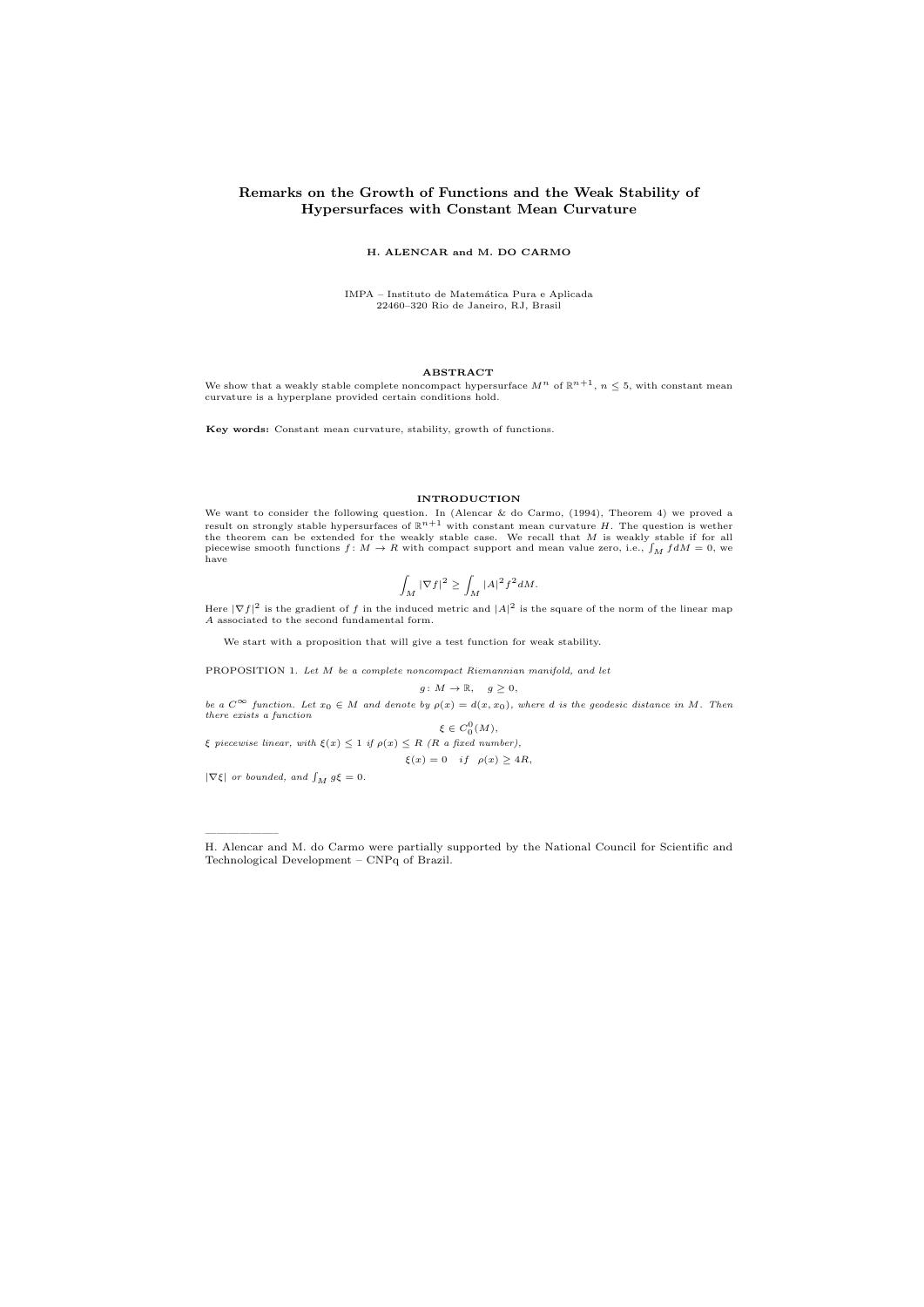PROOF. Choose  $0 < \delta \le R/4$ , and  $a > 0$ . Define a family  $\xi_a$  of functions parametrized by a as follows:  $\xi_a(x) = 1,$   $0 \le x \le R - \delta,$ 

$$
\xi_a(x) = \frac{R - x}{\delta}, \qquad R - \delta \le x \le R,
$$
  
\n
$$
\xi_a(x) = 0, \qquad R \le x \le 2R - \delta,
$$
  
\n
$$
\xi_a(x) = \frac{(2R - \delta)a - ax}{\delta}, \qquad 2R - \delta \le x \le 2R,
$$
  
\n
$$
\xi_a(x) = -a, \qquad 2R \le x \le 3R,
$$
  
\n
$$
\xi_a(x) = \frac{ax - (3R + \delta)}{\delta}, \qquad 3R \le x \le 3R + \delta,
$$
  
\n
$$
\xi_a(x) = 0, \qquad 3R + \delta \le x \le \infty
$$

Then

$$
\int_M g \xi_a = \int_{B(R)} g \xi_a + \int_{B(2R) - B(2R - \delta)} g \xi_a - a \int_{B(3R) - B(2R)} g + \int_{B(3R + \delta) - B(3R)} g \xi_a.
$$

The first term is positive and the last three terms are negative. Clearly, if a is small enough, the integral is positive and if a is large the integral is negative. Thus there exists an a such that  $\int_M g \xi_a = 0$ . Furtherm

$$
0 = \int_M g \xi_a \le \int_{B(R)} g - a \int_{B(3R) - B(2R)} g,
$$

such an a is bounded by

$$
a\leq \int_{B(R)} g/\int_{B(3R)-B(2R)} g.
$$

 $B(R)$   $J_{B(R)}$   $J_{B(3R)-B(2R)}$ <br>We will need that the a found in the above proof be bounded as  $R \to \infty$ . We will say that the positive real functions f and h have the samr order if

$$
\lim_{R \to \infty} \sup f(R)/h(R) = c > 0
$$

REMARK 1. The usual definition that  $f$  and  $h$  have the same order is that, for large  $R$ ,

 $0 \leq \delta \leq f(R)/h(R) \leq \Delta$ ,

for fixed  $\delta$  and  $\Delta$  (see Hardy, G. H., (1954), p. 2). This definition implies (but it is stronger than) our definition.

PROPOSITION 2. Notations being as in Proposition 1, let  $f(R) = \int_{B(R)} g$ . Then the number a found in the proof of Proposition 1 is bounded as  $R \to \infty$  if there exists a positive function  $h(R)$  which has the same order as f and, in addition, has the property that for every sequence  $R_i, i=1,\cdots,$   $going\ to\ infinity,$ 

(1) 
$$
\lim_{R_i \to \infty} \frac{h(nR_i)}{h(mR_i)} = \gamma_{n,m} < 1, \quad \text{if } n < m.
$$

PROOF The fact that

$$
\lim_{R \to \infty} \sup f(R)/h(R) = c > 0
$$

implies that for every  $\delta > 0$ 

(2) 
$$
f(R) \leq \overline{c}h(R), \quad \overline{c} = c(1+\delta).
$$

164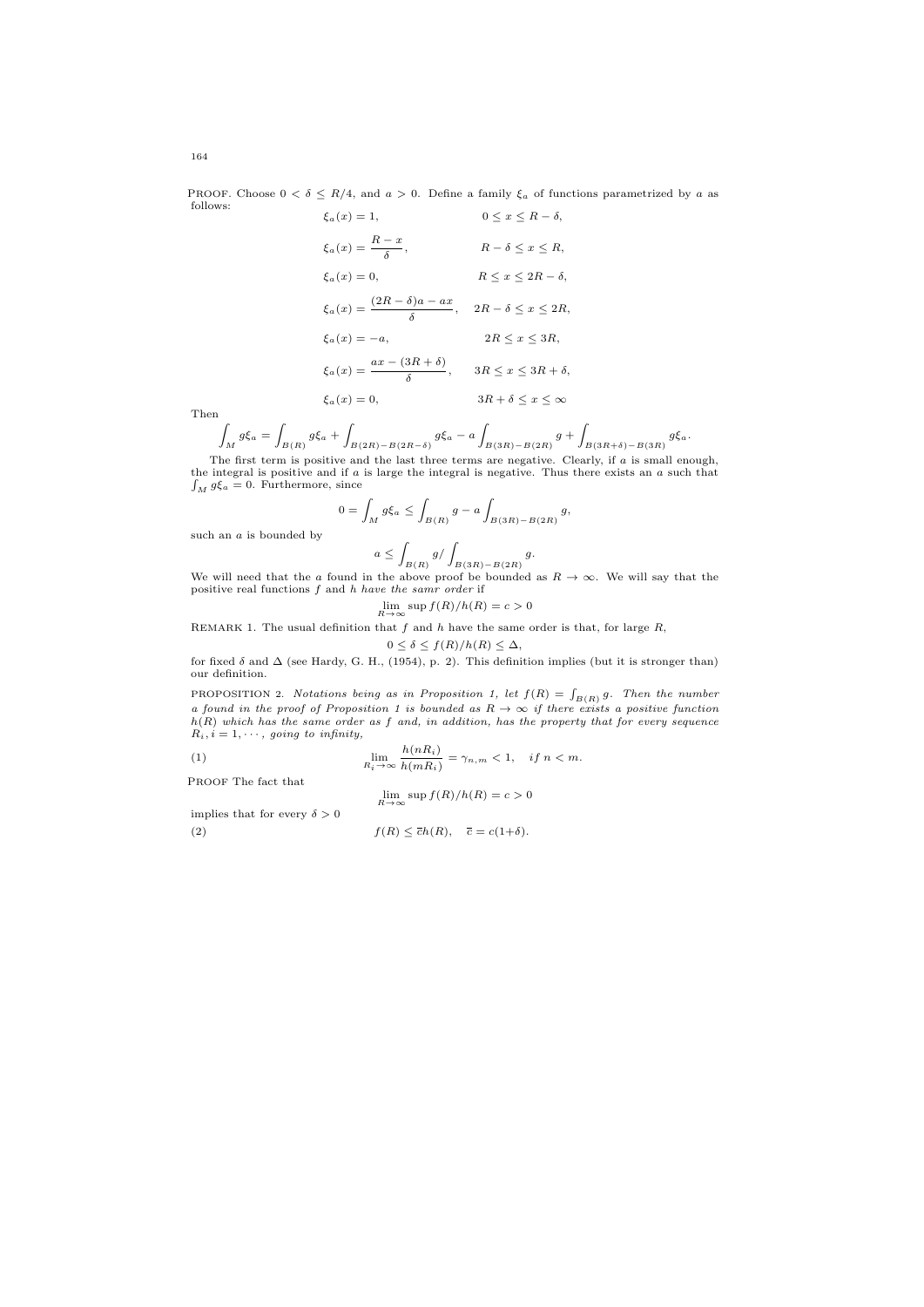Furthermore, there exists a sequence  $Q_i$  of real numbers going to infinity such that (3)  $\lim_{Q_i \to \infty} f(Q_i)/h(Q_i) = c.$ 

Now, take a sequence  ${R_i} = {Q_i}/{3}$  and compute

$$
\lim_{R_i \to \infty} a(R_i) \leq \lim_{R_i \to \infty} \frac{f(R_i)}{f(3R_i) - f(2R_i)}
$$
  
\n
$$
\leq \lim \frac{\overline{c}h(R_i)}{f(3R_i) - \overline{c}h(2R_i)}
$$
  
\n
$$
\leq \lim \frac{\frac{\overline{c}h(R_i)}{\overline{c}h(3R_i)}}{\frac{f(3R_i)}{\overline{c}h(3R_i)} - \frac{h(2R_i)}{h(3R_i)}}
$$
  
\n
$$
= \frac{\gamma_{13}}{\frac{c}{c} - \gamma_{23}} = \frac{\gamma_{13}}{\frac{1}{1 + \delta} - \gamma_{23}},
$$

where we have used (2), (3) and (1). Since we can choose  $\delta$  small enough so that the denominator is strictly positive,  $a(R_i)$  is bound REMARK 2 There are many functions  $h(R)$  that satisfy

$$
\lim_{R_i} \frac{h(nR_i)}{h(mR_i)} < 1, \quad \text{if} \quad m < n.
$$

For instance, for every positive  $\alpha$ ,  $R^{\alpha}$  is such a function and so is  $e^{R^{\alpha}}$ . Indeed,

$$
\begin{array}{ll} \lim \dfrac{(nR)^\alpha}{(mR)^\alpha}=\left(\dfrac{n}{m}\right)^\alpha<1, & \text{if} \quad n
$$

In fact, one easily checks that  $e^{eR}$  also satisfies the above condition. On the other hand,  $log(R)$  does not satisfy the condition, since

$$
\lim_{R \to \infty} \frac{\log nR}{\log mR} = \lim \frac{\frac{\log n}{\log R} + 1}{\frac{\log m}{\log R} + 1} = 1.
$$

As an application of the above ideas, we will show that the question posed in the beginning of this note has an affirmative answer provided that  $f(R) = \int_{B(R)} |\phi|^{1+q} dM$  grows with the same order as a positive function  $h(R)$  that satisfies

$$
\lim \frac{h(mR)}{h(nR)} < 1, \quad \text{if } m < n
$$

(recall that  $\phi = -A + HI$ ). More precisely,<br>THEOREM. Let  $M^n$ ,  $n \le 5$ , be a complete noncompact hypersurface of  $\mathbb{R}^{n+1}$  with constant mean<br>curvature H. Assume that M is (weakly) stable and that

$$
\lim_{R\to\infty}\frac{\int_{B_R}|\phi|^2dM}{R^{2+2q}}=0,\quad q\leq\frac{2}{6n+1}.
$$

In addition, assume that for some q, the function

$$
f(R) = \int_{B(R)} |\phi|^{1+q} dM
$$